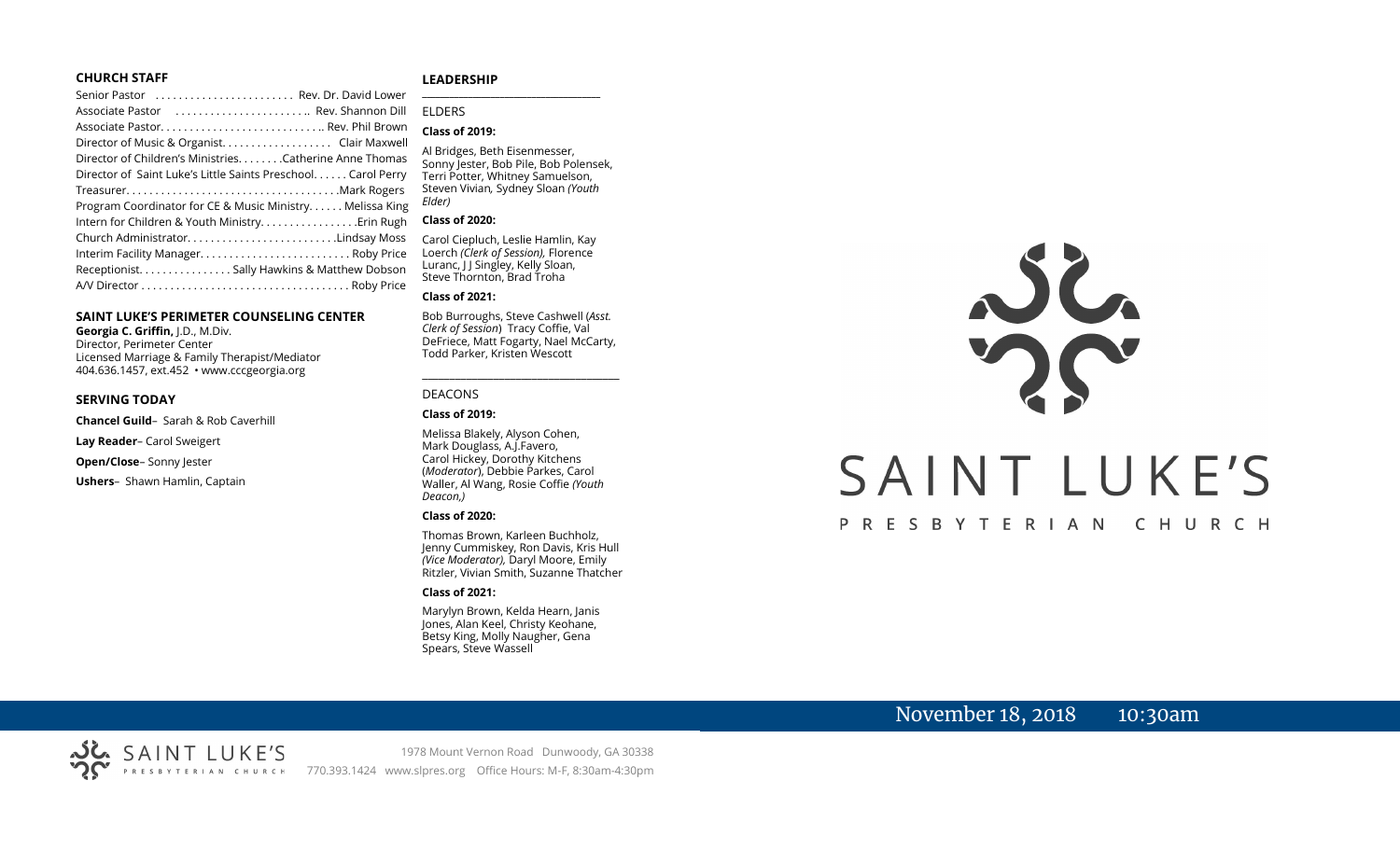

1978 Mount Vernon Road • Dunwoody, Georgia 30338 770.393.1424 • www.slpres.org

#### **November 18, 2018**

26th Sunday after Pentecost

#### **Liturgical Color:** Green

*Liturgical colors can orient us to the season of the church year and help to engage the sense of sight in worship. Green is used for all other time periods (called Ordinary Time) not marked by a specific festival or season.*

**Flowers:** *Flowers are given in Thanksgiving for Saint Luke's Presbyterian Church and in memory of Mike's mother, Frances Weidner Kitchens.*

#### **SUNDAY SCHEDULE**

8:15am Chapel Communion Service 9:15am Sunday School 10:30am Sanctuary Worship Service *Nursery available at all services and Sunday School.* 

#### MISSION

Responding to God's call and empowered by the Holy Spirit, we invite all to join us in knowing, serving, and sharing Jesus Christ here and around the world.

#### VISION

To be a beacon of faith, hope, and love– every member an active disciple in Christ's ministry.

#### **WELCOME, GUESTS!**

We are delighted you are worshipping with us.

**DURING** the Welcome, please print the requested information on the Friendship Pad and pass the Friendship Pad down the pew.

**AFTER** the worship service, please join us outside the Sanctuary where our Pastors or a church officer will be available to answer questions and provide you with a loaf of freshly-baked bread.

**FOR MORE** information about our programs, ministries or membership, please contact one of our Pastors at 770.393.1424, or visit our website: slpres.org.

#### **THAT ALL MAY WORSHIP**

**ASSISTIVE** A hearing loop is accessible by switching hearing aids to T-coil. Also, large print hymnals and back cushions are available. Please contact an usher for further assistance.

**CHILDREN** are a precious part of our church family, and we welcome them in worship. Worship activity sheets and tactile activities are available on the blue Worship Carts in the back of the sanctuary. Each week, children are invited to walk up for an age-appropriate message during "Tell Us Our Story." After that time, they may remain in worship, go to Faithful Friends (K-2nd) or go to child care (PreK and younger).

# ADULT MINISTRY

**Shannon Dill shannondill@slpres.org / 770.393.1424 ext. 229** 

#### **ADULT SUNDAY SCHOOL**

Individual classes have begun. Please see the website for a full description of each class. (http://slpres.org/program-ministries/adult-ministry/sunday-school)

 $\_$  ,  $\_$  ,  $\_$  ,  $\_$  ,  $\_$  ,  $\_$  ,  $\_$  ,  $\_$  ,  $\_$  ,  $\_$  ,  $\_$  ,  $\_$  ,  $\_$  ,  $\_$  ,  $\_$  ,  $\_$  ,  $\_$  ,  $\_$  ,  $\_$  ,  $\_$ 

Faith Foundations: Room 232 House to House: Room 203 Seasons of the Spirit: Room 231/233 Soul Food: Room 234/236

#### **FRIDAY MORNING MEN'S BIBLE STUDY**

Fellowship and Bible study every Friday from 6:40-8am in the Parlor with Dan Joyce.

#### **BIBLE STUDY: "WAYFARERS"**

Come join David, Shannon or Phil as this week's preacher leads a study of the scripture for the upcoming Sunday's worship. Meet on Wednesdays at 10am in the church library.

#### **BULLETIN/HIGHLIGHTS DEADLINES DECEMBER 3 for:**

Highlights - Dec. 6, 13, 20, 27, & Jan. 3 Bulletin - Dec. 9, 16, 23, 30, & Jan. 6

#### **SAINT LUKE'S CHURCH OFFICE HOURS** —

The church administrative offices will be closed on Wednesday, Thursday and Friday (November 21-23) in observance of the Thanksgiving holiday. Wishing you a harvest of blessings, good health and good times.

#### **SAINT LUKE'S UPCOMING EVENTS MARK YOUR CALENDAR**

Sunday, November 18 City of Dunwoody Electronics Recycling Event

Sunday, December 2 Happy Birthday, Jesus

Sunday, December 2 Cherry Log Christmas Carol

> Monday, December 3 PW Christmas Dinner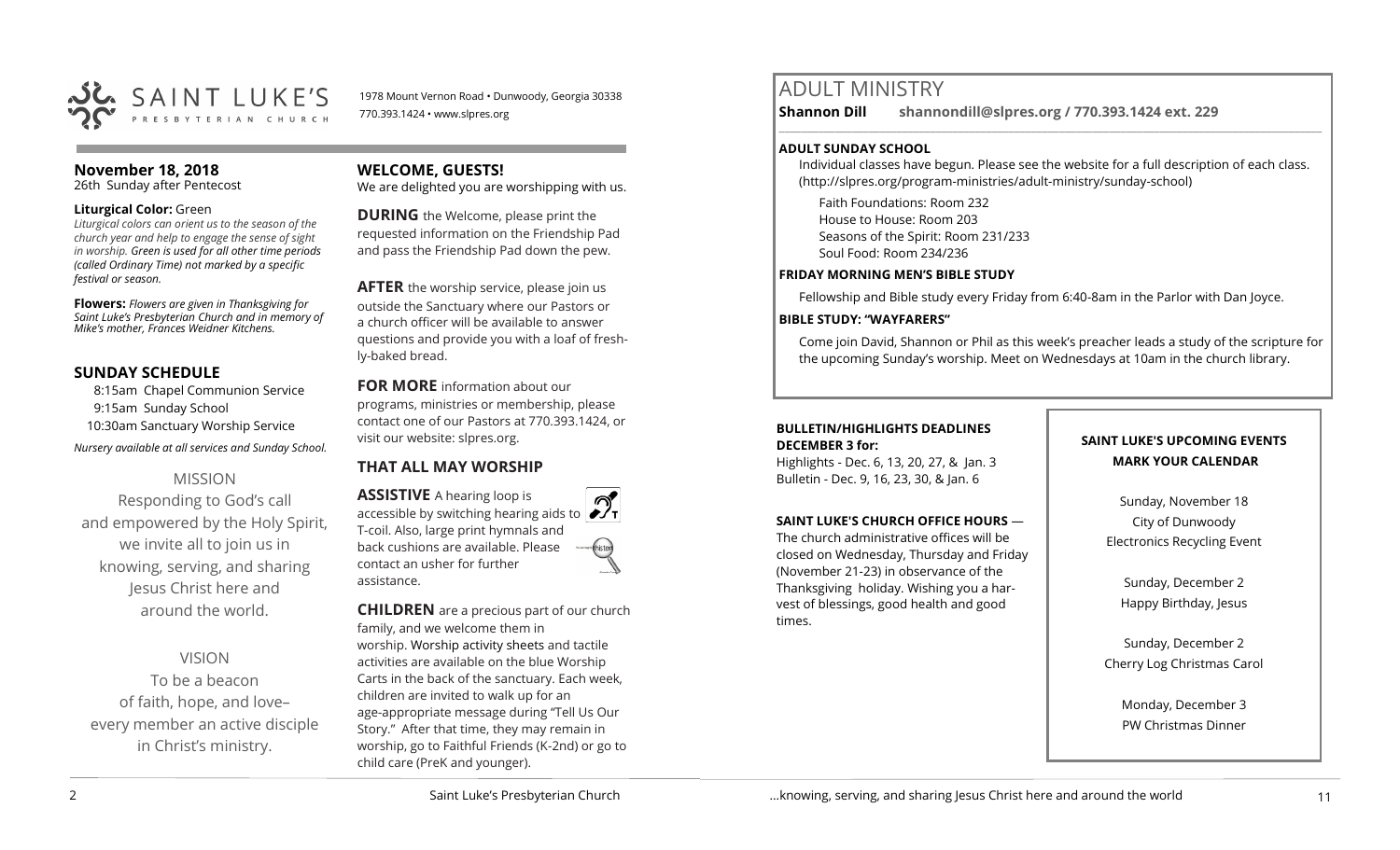# MUSIC MINISTRY

**Clair Maxwell clairmaxwell@slpres.org / 770.393.1424 ext. 227** 

 $\_$  , and the set of the set of the set of the set of the set of the set of the set of the set of the set of the set of the set of the set of the set of the set of the set of the set of the set of the set of the set of th

#### **INSTRUMENTALISTS**

**Sunday, December 16 -** Our church orchestra members will participate in worship for our annual Lessons and Carols. Rehearsal is at 9:15 am that morning in preparation for the service at 10:30 am.

**Christmas Eve –** We are looking for musicians to participate in the 9 pm service on Christmas Eve. Contact Clair for more details.

#### **WESTMINSTER AND CHERUB CHOIRS**

**Sunday, December 16 –** Our children's choirs will be singing for the Lessons and Carols service at 10:30 am. Warm up begins at 10 am that morning.

**Christmas Eve –** We would like as many of our children to participate in singing for our 5 pm service. Contact Clair for more details.

#### **NO rehearsals for any of our choirs on November 21, December 26 and January 2.**

# YOUTH MINISTRY

**Phil Brown philbrown@slpres.org / 770.393.1424 ext. 238** 

#### **HERE'S WHAT'S COMING UP IN YOUTH MINISTRY:**

#### **NOVEMBER 18**

**Sunday School:** We will meet upstairs in the youth room at **9:15am Confirmation Class:** We will meet with the youth class in the youth room at **9:15am Youth movie after church:** We will see *Fantastic Beasts: The Crimes of Grindelwald* after church. 12:00 showing at Perimeter Pointe Cinemas. Tickets are \$14.

 $\_$  , and the set of the set of the set of the set of the set of the set of the set of the set of the set of the set of the set of the set of the set of the set of the set of the set of the set of the set of the set of th

#### **NOVEMBER 25**

**Sunday School:** No Sunday School this week. **No youth group in evening.**

#### **FAMILIES WITH COLLEGE STUDENTS**

Each year, Montreat hosts a College Conference, which features engaging keynote speakers, thought provoking workshops, meaningful worship services, and much needed sabbath in the mountains of North Carolina. We are excited to be taking a group to this year's conference, which will be **January 2-5, 2019**! If your college student would like to go, have them register at [https://tinyurl.com/SLCCM19.](https://tinyurl.com/SLCCM19) Don't hesitate to reach out to Erin Rugh (erinrugh@slpres.org) with questions.

## **In Preparation for Worship**

"The world is in a constant conspiracy against the brave. It's the age-old struggle: the roar of the crowd on the one side, and the voice of your conscience on the other."

 *- Douglas MacArthur*

#### **Gathering Prayer**

**Prelude** Now Thank We All Our God *arr. Jeffrey Honoré*

#### **Chiming of the Hour**

#### **Welcome and Announcements**

*If you are new to Saint Luke's today, welcome, we are so glad you are here! We have a gift of fresh bread we would love to give to you as a token of our gratitude. Please introduce yourself after worship to receive your welcome gift.*

*Please take the time now to fill out the Friendship Pads situated at the end of each pew. Write down your names and pass the pad down the pew, so that you may greet your pew neighbors by name and that we may know you are here.*

#### **Call to Worship\***

Leader: There are a lot of voice in the world.

- **People: Gather us here today. Tune our ears to You.**
- Leader: Voices that are louder than others. Voices that pull us from your truth.
- **People: Focus us here, Lord. That in these moments of worship we will hear You.**

#### **Opening Hymn #367\*** Come, Ye Thankful People, Come

#### **Call to Confession\***

Leader: The Lord be with you. **People: And also with you.**  Leader: Let us pray.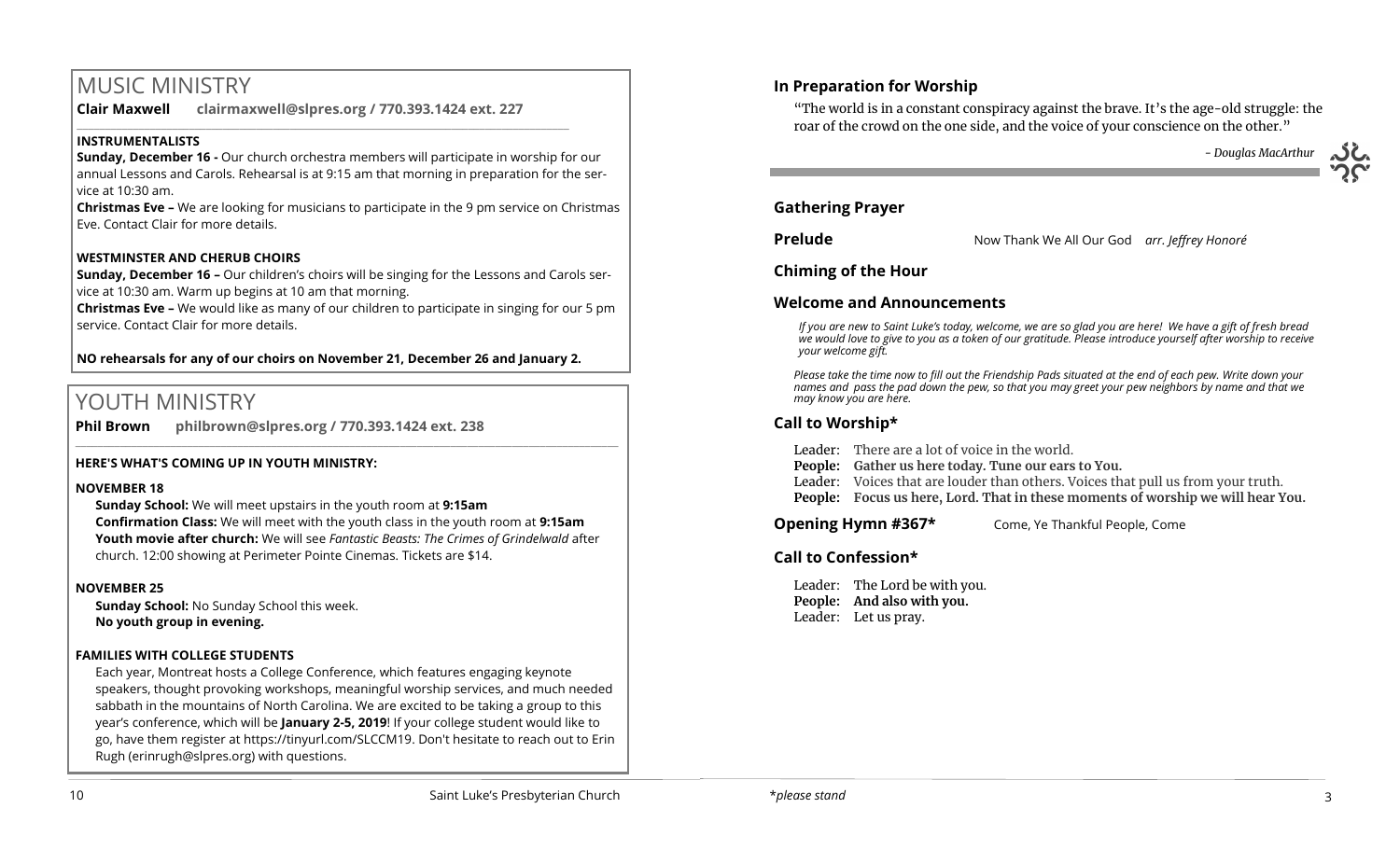#### **Prayer of Confession\***

#### **Holy God,**

**You have promised to be with us when we gather together, yet we confess that we do not always act as if You are here. We make our own agendas more important than the common good. We waste the resources You give to us. We build our lives on foundations other than Your grace. Meet us in this holy place once again, surround us with Your glorious presence, and forgive us in Your redeeming love. Hear now our silent prayers of confession…** *(Silence is kept for personal reflection.)*

Leader: Lord, in Your mercy. **People: Hear our prayer. Amen.**

#### **Assurance of Forgiveness\***

**Song of Praise #582\*** Glory to God

#### **Passing the Peace of Christ\***

Leader: May the peace of Christ be with you. **People: And also with you.** 

#### **Prayer for Illumination** Carol Sweigert

#### **Scripture Reading** Isaiah 36:13-20; 37:1-7 *on page 624 of the Old Testament*

Leader: The Word of the Lord. **People: Thanks be to God.** 

#### **Tell Us Our Story Clair Maxwell**

*After Tell Us Our Story, parents may walk children 3 and younger to their classrooms in Sheppard Hall. Pre-K, K and 1st graders may gather in the narthex, make a nametag, and follow your teacher up to The Harbor for a series of "Whirl" videos.*

# S P L A S H ! CHILDREN'S MINISTRIES

**Catherine Anne Thomas cathomas@slpres.org / 770.393.1424 ext. 228** 

#### **DECEMBER 2—HAPPY BIRTHDAY, JESUS IN THE GREAT HALL**

Plan now to attend our annual church-wide celebration of joy and fellowship on Sunday morning, December 2 in the Great Hall! From 9:00am until 10:15am we'll enjoy breakfast and Advent activities for all ages – yes, that's adults AND children! Families will want to be sure and make a special Advent activity calendar, too. As we light the candles on the birthday cake we will remember Jesus, the light of the world, born for each of us.

**\_\_\_\_\_\_\_\_\_\_\_\_\_\_\_\_\_\_\_\_\_\_\_\_\_\_\_\_\_\_\_\_\_\_\_\_\_\_\_\_\_\_\_\_\_\_\_\_\_\_\_\_\_\_\_\_\_\_\_\_\_\_\_\_\_\_\_\_\_\_\_\_\_\_\_\_\_\_\_\_\_\_\_\_\_\_\_\_\_\_\_\_\_\_\_\_\_\_\_\_\_\_\_\_\_\_** 

#### **NEXT SACRAMENT SUNDAY: DECEMBER 2 AFTER TELL US OUR STORY AT 10:30am**

We can still learn about Communion during Advent! All children ages PreK and up are invited to join us for a time of engaged learning and activities.

#### **DECEMBER 20 – LIVE NATIVITY 6:00-7:30PM**

Invite your friends to this community favorite! We'll interact with the friendly beasts from the Little Red Barn; see Mary, Joseph, shepherds, kings, angels, and a tiny baby; drink hot chocolate; make s'mores; hear beautiful music and the nativity gospel; and remember the joy and love that one birth brought to our world.

*If you or someone in your family would like to portray a Bethlehem role during the live nativity, please contact Mary Kent, [gkent4@aol.com.](mailto:gkent4@aol.com) Time commitment for characters is 5:30- 7:15pm.*

#### **OPERATION 5:00PM CHRISTMAS EVE!**

Our 5:00pm worship service on December 24 is beloved by all. Why? Because there's nothing quite like seeing and hearing the Christmas story through the eyes of a child. If someone in your family would like to participate, look for a SignUp Genius link to appear on our slpc.org web site very soon! We have one scheduled run-through, on Sunday, December 16 after the 10:30am service.

Another great way for kids to contribute is through artwork. We invite any child to submit a color (crayon or marker) illustration of the nativity story. Use white paper, vertical orientation is usually best for reproduction. All entries will be displayed and published; we will pick one for our Christmas Eve bulletin cover! Leave all drawings in the office mailbox of Catherine Anne Thomas.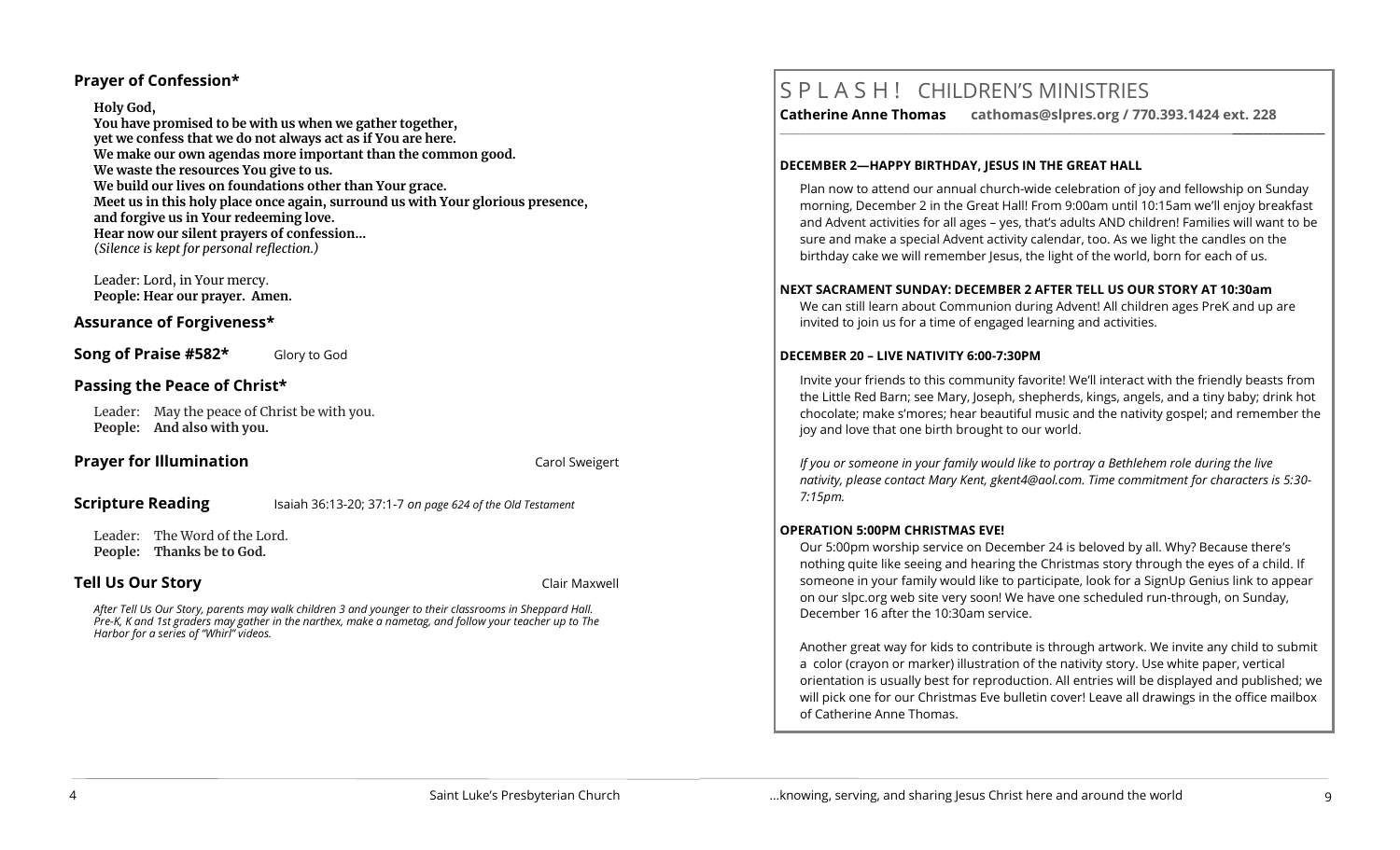

#### **GUESS WHAT IS JUST AROUND THE CORNER? — ADVENT!**

1st Sunday of Advent is December 2. Some highlights include:

**POINSETTIAS FOR CHRISTMAS** —You can help decorate the church *and* honor or remember a loved one by purchasing a poinsettia. Donation envelopes are in the pew boxes. \$15 per plant (please write poinsettias on the memo line). Names will be published in the bulletin on December 16. On January 6, plants may be taken home to enjoy! Questions? Contact Nancy Self, 404.237.6551 or nself@comcast.net.

**SALVATION ARMY ANGEL TREE** — As a reminder, unwrapped purchases need to be returned to the lobby by Friday, November 30. Please contact Florence Luranc at fhluranc@comcast.net or 404.915.3148 with any questions.

**PRESBYTERIAN WOMEN (PW) CHRISTMAS DINNER** —Monday, December 3. Mingle in the lobby from 6-6:30pm, followed by a delicious dinner prepared by Chef Quentin & concluding with a candlelight communion service. Please sign up in the lobby and invite local family and friends to join you. \$15 pp. Checks can be made out to SL PW. Questions? Please contact Stephanie McGoldrick at [tsmcgoldrick@gmail.com](mailto:tsmcgoldrick@gmail.com) or Jenny Troha at jbtroha@bellsouth.net.

**THORNWELL CHRISTMAS OFFERING** — Join our tradition of donating to Thornwell in lieu of sending Christmas cards to your Saint Luke's family. Names will be published in the December 16 bulletin. Please make checks payable to SL PW . You may place your contribution in the envelope on the Thornwell poster in the lobby or in the specially marked envelope in the pew rack & then place in offering plate. Deadline: Sunday, December 9.

**OWLS CHRISTMAS LUNCHEON** — Saint Luke's OWLS (Older, Wiser, Loving Seniors) will host their Christmas Luncheon on Tuesday, December 11 at 11:30 am at the home of David and Amanda Lower (4696 Devonshire Rd., Dunwoody, GA 30338). Please bring a dessert to share. Sign up sheet is on the bulletin board in the lobby. Join us for lunch and friendship!

**PRESBYTERIAN WOMEN (PW) CHRISTMAS BAKE SALE** —The PW will have two types of mini loaves available for purchase, Triple Chocolate & Cranberry-Orange on Sunday, December 9. These delicious, homemade breads make wonderful hostess gifts. \$4 each. Please, cash or check. These delicious baked goods are wonderful to have on hand during the Christmas holidays!

**SAINT LUKE'S CHURCH-WIDE CHRISTMAS PARTY** — Come join your Saint Luke's family for the annual Christmas Party at the Joyce's home (7430 StoneyKirk Close), **5:30-9pm on Saturday, December 15, 2018.** Bring a dessert or appetizer to share and enjoy food, fellowship, and Christmas fun! Sign up on the poster in the lobby to RSVP. The Joyces are even providing childcare in their fun basement! Call Fern Mitropoulos at 770-3438996 or [tmitropoulos@comcast.net](mailto:tmitropoulos@comcast.net) with any questions.

**Anthem** Now Thank We All Our God *J.S. Bach* Chancel Choir

Now thank we all our God, with heart and hands and voices, Who wondrous things has done, in Whom this world rejoices; Who from our mothers' arms has blessed us on our way With countless gifts of love, and still is ours today. *(Martin Rinkart)*

| Sermon                                                                                                                                                                                                                                                                                                                                                                                                                                                                                                                                                                                                                                                                                     | "Finding a Voice in the Middle of Chaos" | Phil Brown |
|--------------------------------------------------------------------------------------------------------------------------------------------------------------------------------------------------------------------------------------------------------------------------------------------------------------------------------------------------------------------------------------------------------------------------------------------------------------------------------------------------------------------------------------------------------------------------------------------------------------------------------------------------------------------------------------------|------------------------------------------|------------|
| Hymn #373 $*$                                                                                                                                                                                                                                                                                                                                                                                                                                                                                                                                                                                                                                                                              | O Day of Peace                           |            |
| Affirmation of Faith*                                                                                                                                                                                                                                                                                                                                                                                                                                                                                                                                                                                                                                                                      | Apostles' Creed                          |            |
| I believe in God, the Father Almighty,<br>Maker of heaven and earth,<br>and in Jesus Christ, his only Son, our Lord;<br>who was conceived by the Holy Ghost,<br>born of the Virgin Mary,<br>suffered under Pontius Pilate;<br>was crucified, dead, and buried;<br>he descended into hell;<br>the third day he rose again from the dead;<br>he ascended into heaven,<br>and sitteth on the right hand<br>of God the Father Almighty;<br>from thence he shall come to judge the quick and the dead.<br>I believe in the Holy Ghost;<br>the holy catholic Church;<br>the communion of saints;<br>the forgiveness of sins;<br>the resurrection of the body;<br>and the life everlasting. Amen. |                                          |            |